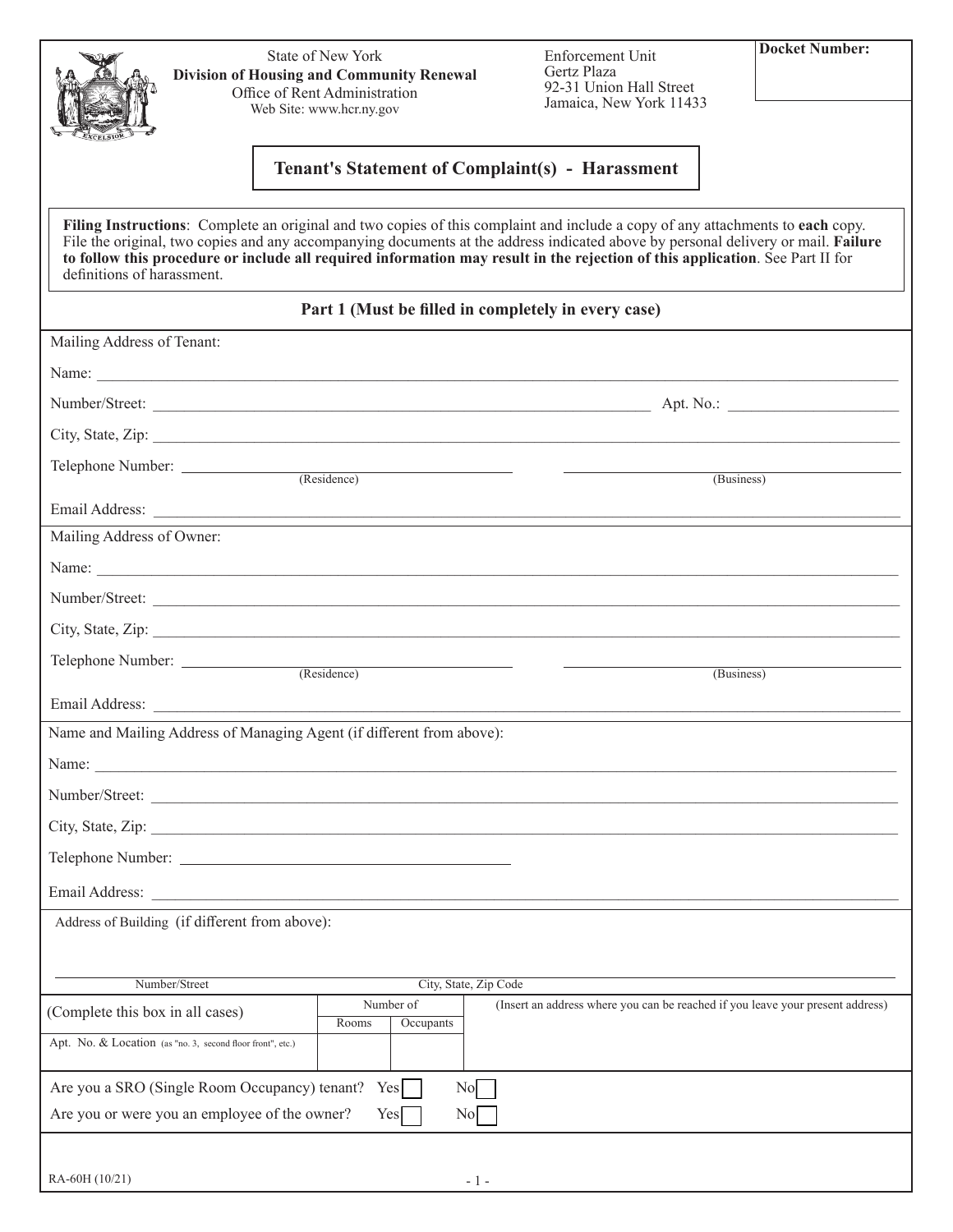| Complete if your unit is in a co-op or condo: (write name and address of each listed below)                                                                                                                                                                                                                                                                                                                                                                                                                                                                                                                                                                                                                                |  |
|----------------------------------------------------------------------------------------------------------------------------------------------------------------------------------------------------------------------------------------------------------------------------------------------------------------------------------------------------------------------------------------------------------------------------------------------------------------------------------------------------------------------------------------------------------------------------------------------------------------------------------------------------------------------------------------------------------------------------|--|
| Unit Owner/Proprietary Lessee:                                                                                                                                                                                                                                                                                                                                                                                                                                                                                                                                                                                                                                                                                             |  |
| To Whom do you pay Rent:                                                                                                                                                                                                                                                                                                                                                                                                                                                                                                                                                                                                                                                                                                   |  |
| Managing Agent for Rental Units:                                                                                                                                                                                                                                                                                                                                                                                                                                                                                                                                                                                                                                                                                           |  |
| Managing Agent for Co-op/Condo Units:                                                                                                                                                                                                                                                                                                                                                                                                                                                                                                                                                                                                                                                                                      |  |
| President or Chairman of Co-op/Condo:                                                                                                                                                                                                                                                                                                                                                                                                                                                                                                                                                                                                                                                                                      |  |
|                                                                                                                                                                                                                                                                                                                                                                                                                                                                                                                                                                                                                                                                                                                            |  |
| <b>Part II - Definition of Harassment</b>                                                                                                                                                                                                                                                                                                                                                                                                                                                                                                                                                                                                                                                                                  |  |
| It shall be unlawful for any owner or any person acting on his or her behalf, directly, or indirectly, to engage in any course of conduct<br>(including, but not limited to, interruption or discontinuance of required services, or unwarranted or baseless court proceedings) which<br>interferes with, or disturbs, or is intended to interfere with or disturb the privacy, comfort, peace, repose or quiet enjoyment of the tenant<br>in his or her use or occupancy of the housing accommodations, or is intended to cause the tenant to vacate such housing accommodation<br>or waive any right afforded under the Rent Regulatory Laws. False filings with this agency may also be found to constitute harassment. |  |
| There must be a willful interruption in services or a continuing course of conduct, as distinguished from an isolated incident.                                                                                                                                                                                                                                                                                                                                                                                                                                                                                                                                                                                            |  |
| Persons using this form may be summoned to testify under oath in court or before this agency in connection with criminal or civil action<br>initiated on the basis of the statements contained herein. Painting complaints, other service complaints, and complaints of violations<br>such as overcharges, bonus payments, furniture tie-in sales, security deposits, lease renewals, etc., should not be filed on this form, but<br>on other appropriate forms which may be obtained at your local Borough or District Rent Office.                                                                                                                                                                                       |  |
| Penalties for Proven Violations: Owners found guilty of harassment are subject to fines imposed by the Commissioner of not less                                                                                                                                                                                                                                                                                                                                                                                                                                                                                                                                                                                            |  |

than \$3,000 nor more than \$11,000 for each offense. The Division of Housing and Community Renewal (DHCR) will permit no future rent increases once there has been a finding of harassment, until such finding is lifted by DHCR order. In addition, DHCR may refer harassment violations to the District Attorney. Any owner found guilty of harassment under the rent laws may be referred to the District Attorney's office where, after a criminal prosecution, an owner may be found guilty of a Class E Felony, where fines and imprisonment may be imposed.

|    | <b>Part III - General Information</b>                                                                                                                           |
|----|-----------------------------------------------------------------------------------------------------------------------------------------------------------------|
|    | (mo.)<br>(wk.)                                                                                                                                                  |
|    |                                                                                                                                                                 |
| 2. | Do you have a current lease? Yes $\Box$ No $\Box$ If yes, state the term of current lease: From $\Box$ / $\Box$ To $\Box$ / /                                   |
| 3. | Is rent being paid? Yes $\Box$ No $\Box$ Amount paid \$ ____________, Amount demanded \$                                                                        |
|    | Is rent being accepted? Yes $\Box$ No $\Box$ Are receipts being given? Yes $\Box$ No $\Box$ Has landlord refused to renew your lease? Yes $\Box$ No $\Box$      |
|    |                                                                                                                                                                 |
|    | If there are vacant apartments (units) in the building, indicate whether they are left open, locked, boarded up or being altered:<br>(Circle appropriate items) |
| 5. | Have you been notified that the building is scheduled for demolition or alteration? Yes $\Box$ No $\Box$                                                        |
| 6. | Has any alteration or construction work taken place at the building in the last six months? Yes $\Box$ No $\Box$                                                |
| 7. | Is a "work permit" from the Department of Buildings on display? Yes $\Box$ No $\Box$                                                                            |
|    | Has the owner filed for Certificates of Eviction or for permission not to renew your lease? Yes $\Box$ No $\Box$                                                |
|    |                                                                                                                                                                 |
|    | 8. Is there a tenant's committee in your building? Yes \[ No \] No \] If yes, indicate name, address and telephone number of the<br>Chairman of the Committee:  |
| 9. | My apartment is regulated under Rent Stabilization; $\Box$ ETPA; $\Box$ Rent Control; $\Box$ Hotel Stabilization (includes SRO tenants.)                        |
|    | 10. Do you authorize DHCR to communicate with your attorney/representative concerning this complaint?<br>Yes<br>$\overline{N_0}$                                |
|    | RA-60H (10/21)<br>$-2-$                                                                                                                                         |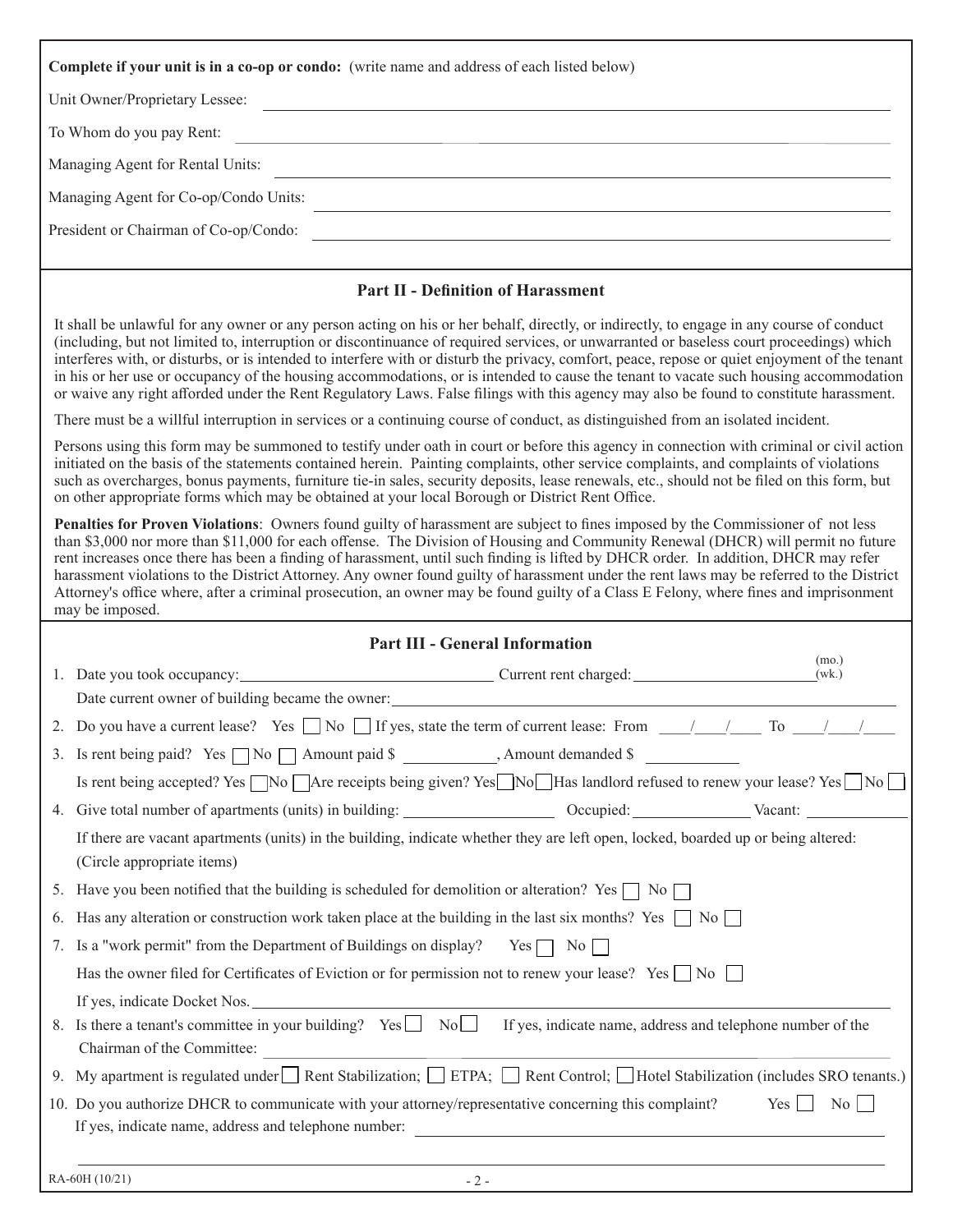|     | <b>Part IV - Nature of Harassment</b><br>If you need more space for details use Part V                                                                                                                                                                                                                                                         |
|-----|------------------------------------------------------------------------------------------------------------------------------------------------------------------------------------------------------------------------------------------------------------------------------------------------------------------------------------------------|
| 11. | I was offered \$<br>to vacate my apartment by<br>by<br>$frac{1}{2}$<br>(data)<br>I was threatened with eviction if I refused to vacate my apartment.                                                                                                                                                                                           |
|     | I was told that essential services would not be provided.<br>I was offered another apartment.<br>After I refused the offer, the services were decreased.                                                                                                                                                                                       |
|     | After I refused the offer, I have received threats of eviction from<br>(name - give details in Part V).                                                                                                                                                                                                                                        |
| 12. | The owner has brought court action against me: Yes $\Box$ No $\Box$ If yes, complete a, b, c & d below.<br>(If more than one court action, list in Part V)<br>I have retained a lawyer. Give name, address and telephone no.:                                                                                                                  |
| 13. | The claim against me is unfounded for the reasons stated in Part V. Also give status of legal proceeding. (In any subsequent<br>conference, please bring copies of any court papers.)<br>I filed the following applications with the Office of Rent Administration or other Agency.<br>Disposition<br>Docket No. & Nature of Complaint<br>Date |
|     | I have also filed complaints with<br>File No.<br>Date<br>Name of Agency                                                                                                                                                                                                                                                                        |
|     | Disposition                                                                                                                                                                                                                                                                                                                                    |
| 14. | I have been illegally evicted, "locked-out" or otherwise excluded from my apartment.                                                                                                                                                                                                                                                           |
| 15. | I have taken legal action against the owner: Yes $\Box$ No $\Box$ If yes, indicate: $\Box$                                                                                                                                                                                                                                                     |
| 16. | The owner has intentionally decreased, withheld or interrupted the following services: $\Box$ security; $\Box$ heat; $\Box$ hot water;<br>cold water; electricity; superintendent or janitor; $\Box$ garbage removal; $\Box$ elevator; $\Box$ other                                                                                            |
|     | <b>Part V - Further Statement of Tenant</b>                                                                                                                                                                                                                                                                                                    |
|     | (State in this space additional facts which may assist Office of Rent Administration in processing your complaint)<br>This section must be filled out.<br>All statements and attachments must be in English.                                                                                                                                   |
|     |                                                                                                                                                                                                                                                                                                                                                |
|     |                                                                                                                                                                                                                                                                                                                                                |